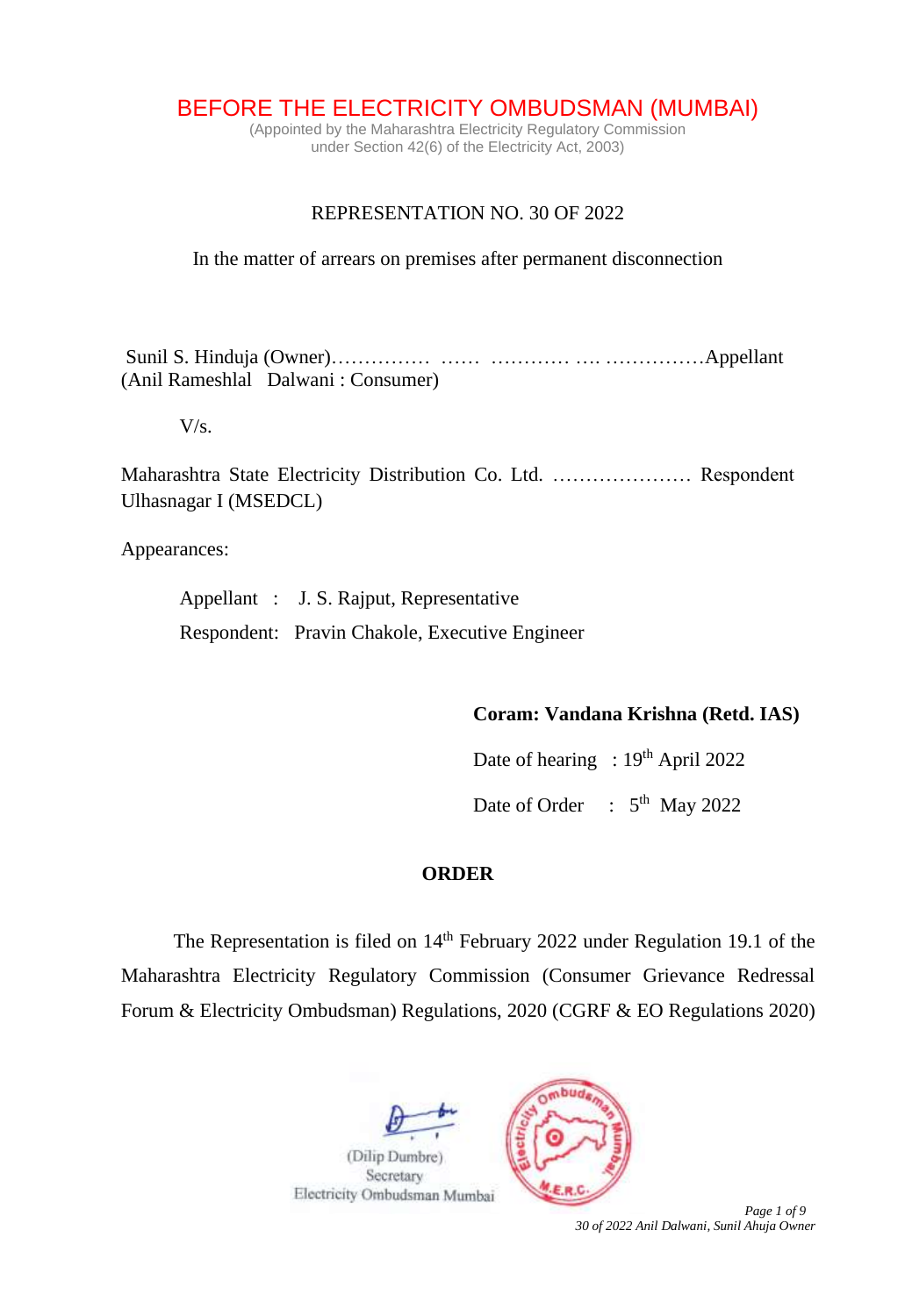against the Order dated 31st January 2022 passed by the Consumer Grievance Redressal Forum, MSEDCL, Kalyan Zone (the Forum).

2. During scrutiny, it was observed that there is inconsistency in signatures signed in Schedule A and in Schedule B and hence clarification was asked to the Appellant vide letter dated 18.02.2022. In response to this, the Appellant has given clarification; though the same is not satisfactory, however, it is decided to give opportunity of hearing in the case.

3. The Forum, by its Order dated 31.01.2022 has rejected the grievance application in Case of K/E/1835/2280 of 2021-22 as it looks like the consumer / occupier and the complainant /owner have not signed on the application, agreement for leave & license between the complainant and Anil Dalwani (consumer). The Forum observed that the grievance is signed and registered by someone else, which is apparently not genuine and redressal proceedings initiated is not with clean hands.

4. Aggrieved by the order of the Forum, the Appellant filed this representation which is stated in brief as below: -

- (i) The Appellant is owner of Shop No. 10, Sai Darshan, R.K.T. College Road, Ulhasnagar-3. The electric connection (Consumer No.021513702504) is from 14.06.2017 for LT Industry with Sanctioned Load (SL) of 20 HP in the name of his Tenant, Anil Dalwani.
- (ii) Leave and License Agreement was made between Sunil Ahuja (Appellant) and Anil Dalwani on 21.05.2017 for the period from 01.06.2017 to 30.04.2018.The Respondent sanctioned and released the connection in the name of Tenant which was objectionable.
- (iii) The Consumer, Anil Dalwani has applied for permanent Disconnection (PD) on 26.03.2019 and 23.09.2019, however, the Respondent did not





 *Page 2 of 9 30 of 2022 Anil Dalwani, Sunil Ahuja Owner*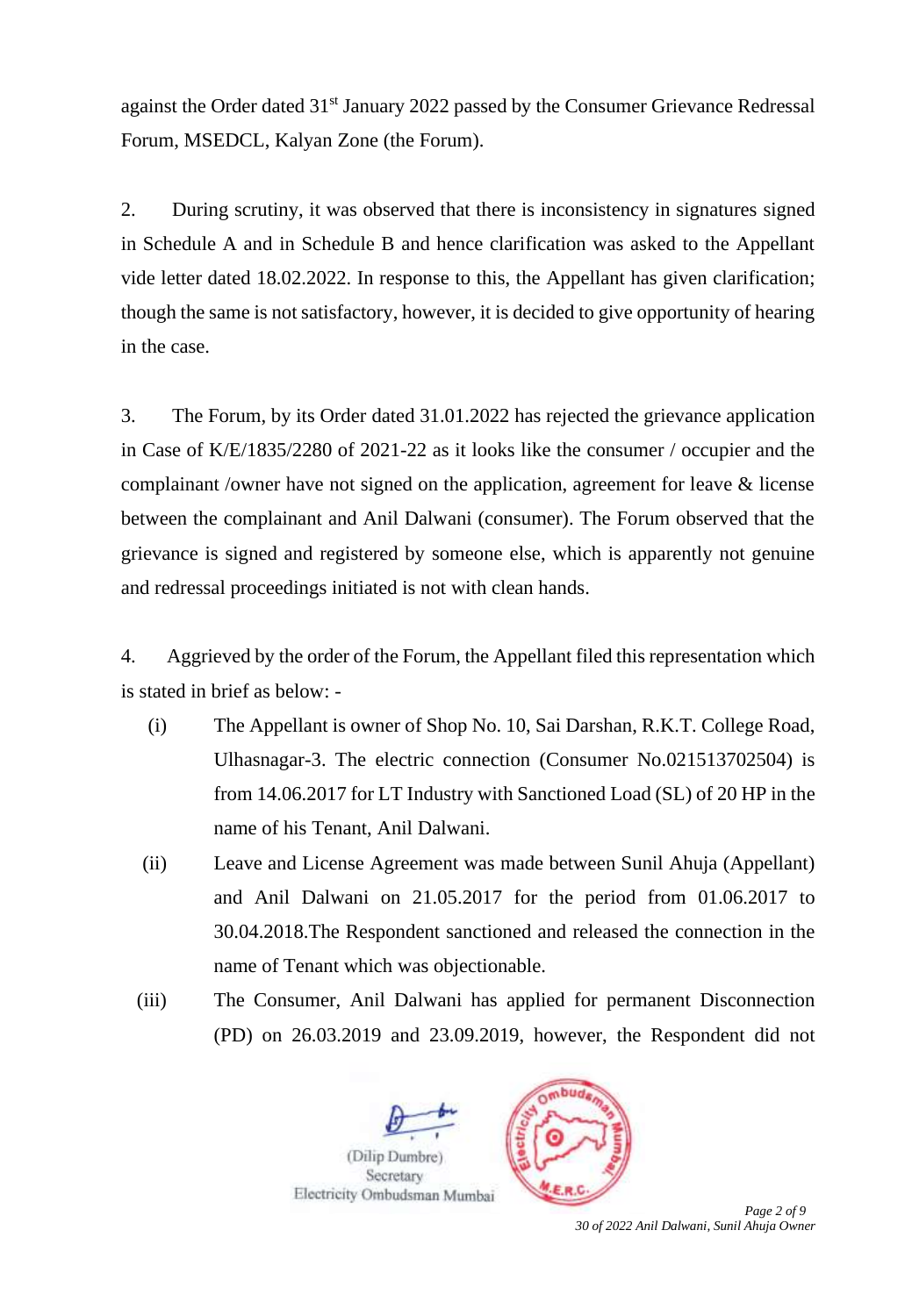disconnect the supply as per request of the Consumer, which has increased fixed charges / month, even though the connection of the Consumer was not in use.

- (iv) The supply of the Consumer was then permanently disconnected on 11.10.2021. The meter reading was 6013 KWH at the time of PD. The Consumer was billed for 1030 (6013-4983) units in ensuing bill.
- (v) Hence, the Appellant prays that the Respondent be directed
	- (a) to refund the bill from the date of application of PD
	- (b) to compensate as per Standard of Performance (SOP) Regulations which are in force.
- 5. The Respondent has filed its reply dated 08.04.2022 stating in brief as under:-

# **A. Preliminary Objection:-**

- (i) Anil Rameshlal Dalwani is an Industrial Consumer (No.021513702504) of the Respondent from 14.06.2017 having SL of 20 HP at Shop No. 10, Sai Darshan, R.K.T. College Road, Ulhasnagar-3.The Representation is filed by Sunil Hinduja (Appellant) instead of Consumer, Anil Dalwani. The Appellant is not a consumer as per definition referred in Section 2 (15) of the Electricity Act, 2003 (the Act). The Consumer has not signed the Representation .dated 21.03.2022 in 'Schedule B' Format but it is signed by someone else. The representation is not maintainable at preliminary stage.
- (ii) The grievance application in prescribed 'Schedule A' was signed by Jagansinh R. Rajput, Representative of the Appellant before the Forum. There is no locus-standi to the Representative for filing representation on behalf of Appellant, Sunil Hinduja, and Appellant is not the consumer in this case.





 *Page 3 of 9 30 of 2022 Anil Dalwani, Sunil Ahuja Owner*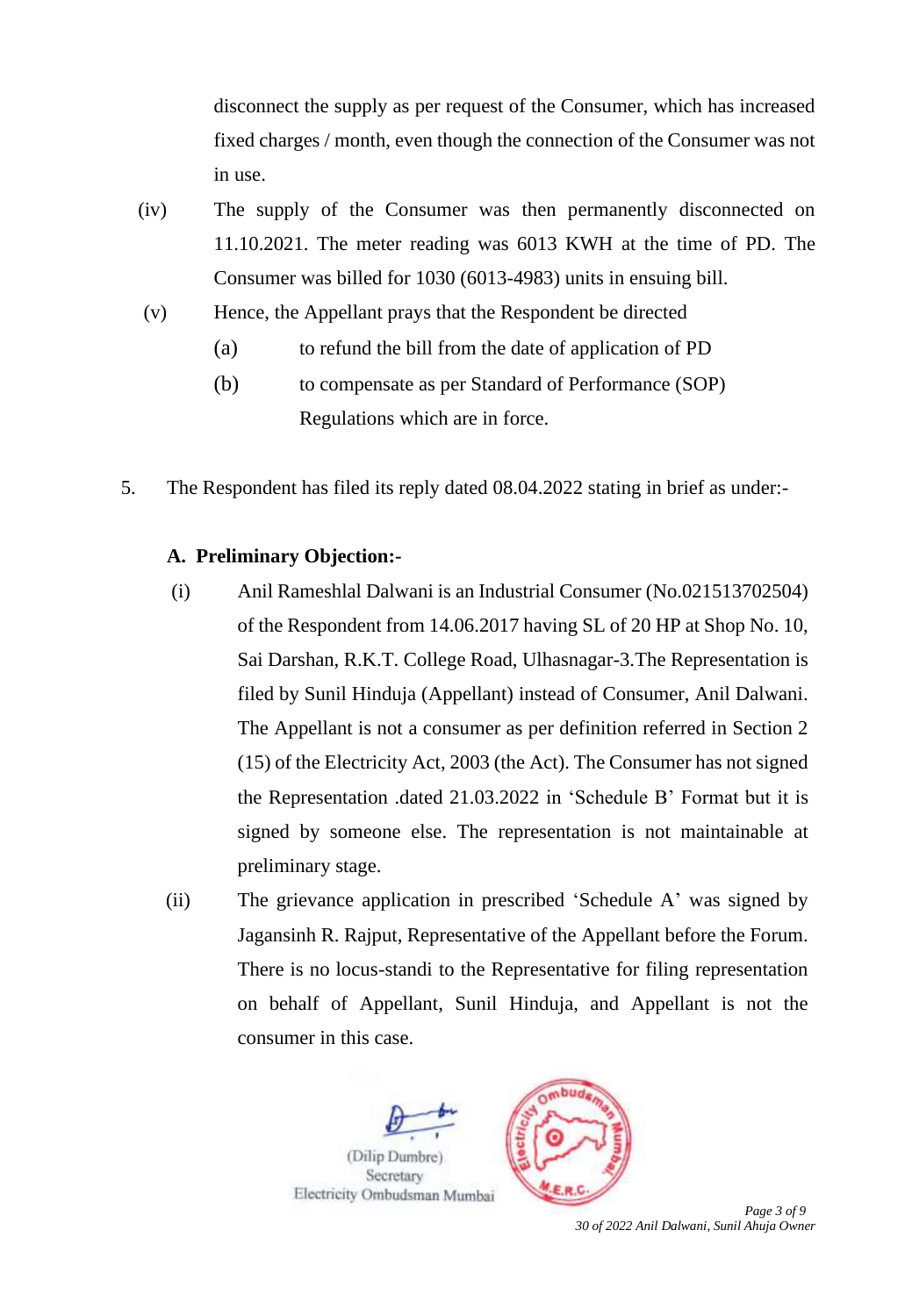- (iii) The Appellant has not submitted the registered Leave & License Agreement or registered Lease Dead or Registered Power of Attorney between him and Anil Dalwani (Consumer). Hence, the Appellant is not authorised to put up his case as representation.
- (iv) The 'Schedule A' Form in the Forum was signed by on 24.12.2021 by his so-called representative, Mr. Jagansinh R. Rajput. The signature on 'Schedule A' Form does not tally with signature of Leave and License Agreement and signature on 'Schedule B' Form. Hence, the representation submitted in Schedule B Form is not maintainable.
- (v) The Respondent strongly objected to the appearance of Mr. Jagansinh R. Rajput in this case. In most of the cases under Ulhasnagar jurisdiction, Mr. Jagansinh R. Rajput is appearing on behalf of various consumers as their representative. It is seen from the records that so far, Mr. Rajput has appeared in almost all cases of Ulhasnagar. It seems very unlikely that the same person can be a relative, neighbour, business associate or personal friend of all these Appellants. This indicates his commercial interest, and that he is getting remuneration from consumers' for filing cases before the Hon'ble Forum and the Hon'ble Electricity Ombudsman. Hence, the Respondent prays that Jagansinh R. Rajput should not be allowed to appear in the present case.
- (vi) The Respondent referred the Regulations 8.10 and 8.11 of the CGRF & EO Regulations 2020 which are as below:-
	- *"8.10 A Complainant, Distribution Licensee or any other person who is a party to any proceedings before the Forum may either appear in person or authorise any representative other than an Advocate (within the meaning of the Advocates Act, 1961), to present his case before the Forum and to do all or any of the acts for the purpose, subject to production of duly authenticated authorisation made by the party in favour of such representative, and subject to the condition that he, -*

*(a) is appearing on an individual case basis;*





 *Page 4 of 9 30 of 2022 Anil Dalwani, Sunil Ahuja Owner*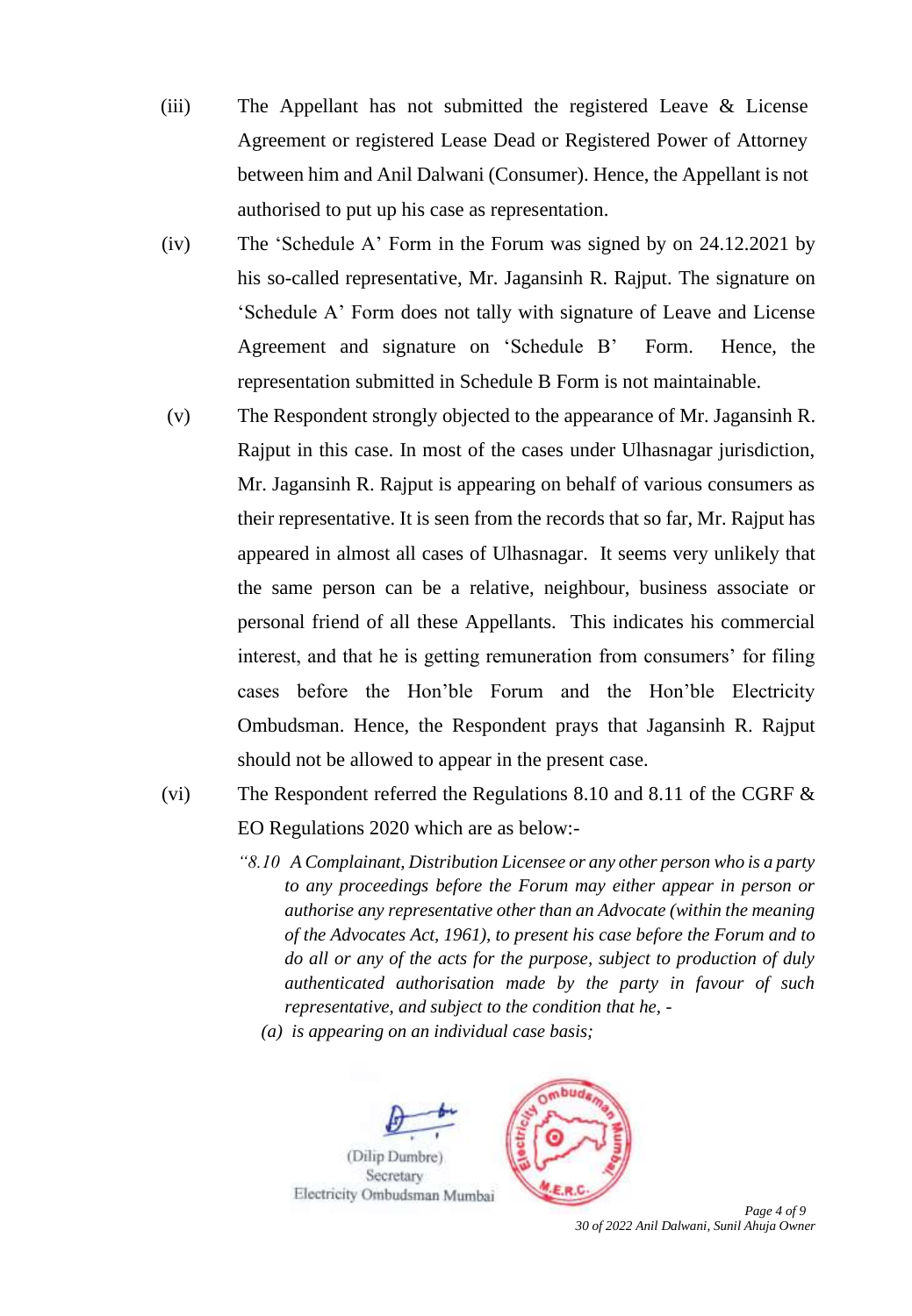- *(b) has a pre-existing relationship with the Complainant (such as: a relative, neighbour, business associate or personal friend);*
- *(c) is not receiving any form of, direct or indirect, remuneration for appearing before the Forum and files a written declaration to that effect*
- *(d) demonstrates to the Forum that he is competent to represent the party.*
- *8.11 The Forum may within its discretion disallow any representative to appear before it in any case, for reasons to be recorded in writing, on account of breach of the terms of the undertaking or misconduct or failure in providing proper assistance to the Forum.".………… Emphasis added.*

It is requested to take note of this issue for restricting the appearance of touts in Grievance Redressal Mechanism.

#### **B. Submission on Merit:-**

- (i) The Original Consumer has not submitted any request letter for disconnection of his power supply. The alleged letters of disconnection dated 26.03.2019 and 23.09.2019 were incomplete in absence of request letter, Aadhaar Card, Pan Card for Know Your Consumer (KYC) which is mandatory process of identifying the identity of the Consumer. The power supply cannot be disconnected unilaterally unless the consumer is default in payment and/ or involved of unauthorised use etc. as per Statute in the Act.
- (ii) The supply of above consumer is permanently disconnected on 11.10.2021 due to non-payment of arrears of Rs.16,540/- after issuing the bill of unbilled consumption.
- (iii) The Security Deposit of Rs. 10000/- was held which was adjusted in arrears. The present arrears of Rs.6540/- is outstanding with consumer.
- (iv) The consumer did not follow the condition of request PD like submission of Aadhaar Card, Bank Account, etc. The signature of Request PD does not match with the signature available with Respondent of new





 *Page 5 of 9 30 of 2022 Anil Dalwani, Sunil Ahuja Owner*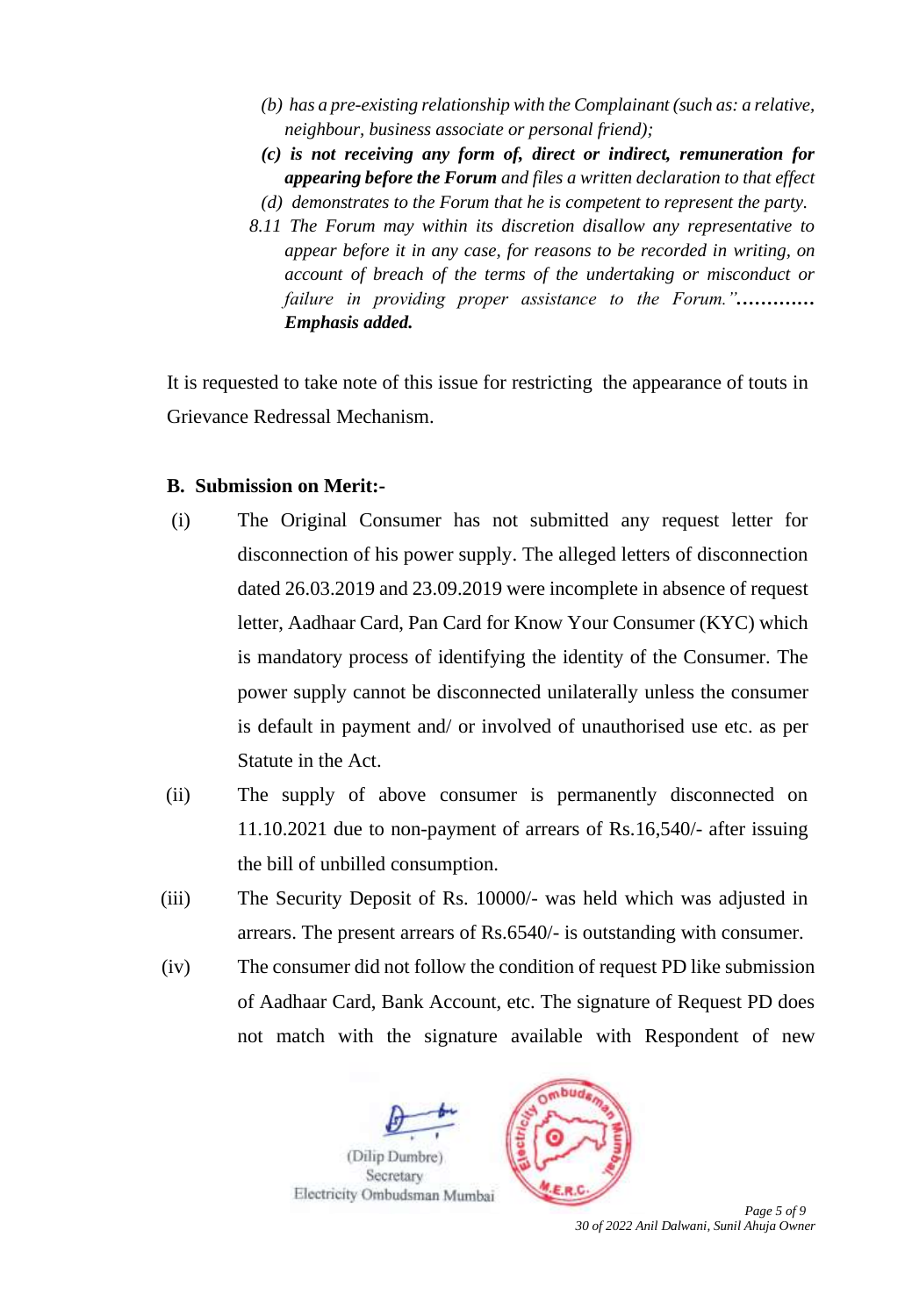connection and also, signature on Leave & License Agreement submitted with new connection A 1 Form. Hence, some unauthorised person signing for request PD for Consumer, Anil Dalwani is a serious offense. In addition, the consumer was in arrears when he has allegedly applied for request PD. Hence, the application for request PD has no meaning which is null and void.

- (v) The present representation is filed by a third party, who is not a consumer of MSEDCL and not maintainable on the point of Locus-Standi (Right of Party to appear in court).
- (vi) The present representation may kindly be dismissed as per Regulation 19.25 of CGRF & EO Regulations 2020 since it is false, frivolous, vexatious, malafide and filed without any sufficient cause. There is no prima facie loss or damage or inconvenience caused to the Complainant, the bill is issued to consumer as per his actual consumption, which is proper and legal.
- (vii) In view of the above, it is hereby kindly requested to dismiss the representation of the Appellant.

6. The hearing was held on 19.04.2022. The Representative of the Appellant J S. Rajput was physically present whereas the Respondent attended the hearing through video conference. At the first instance, the Respondent objected to the presence of Shri J.S. Rajput in attending the hearing. The Representative was questioned about the nonpresence of the Appellant. The Respondent has alleged that the Representative has manipulated the documents and signed the grievance in the Forum on behalf of the Appellant. The basic grievance was rejected in the Forum on the basis on maintainability. It is not clear, why the Appellant cannot attend hearing even on a video conference. In fact, the office of the Electricity Ombudsman has specifically allowed Appellant/Respondent to appear online through video conferencing to facilitate their





 *Page 6 of 9 30 of 2022 Anil Dalwani, Sunil Ahuja Owner*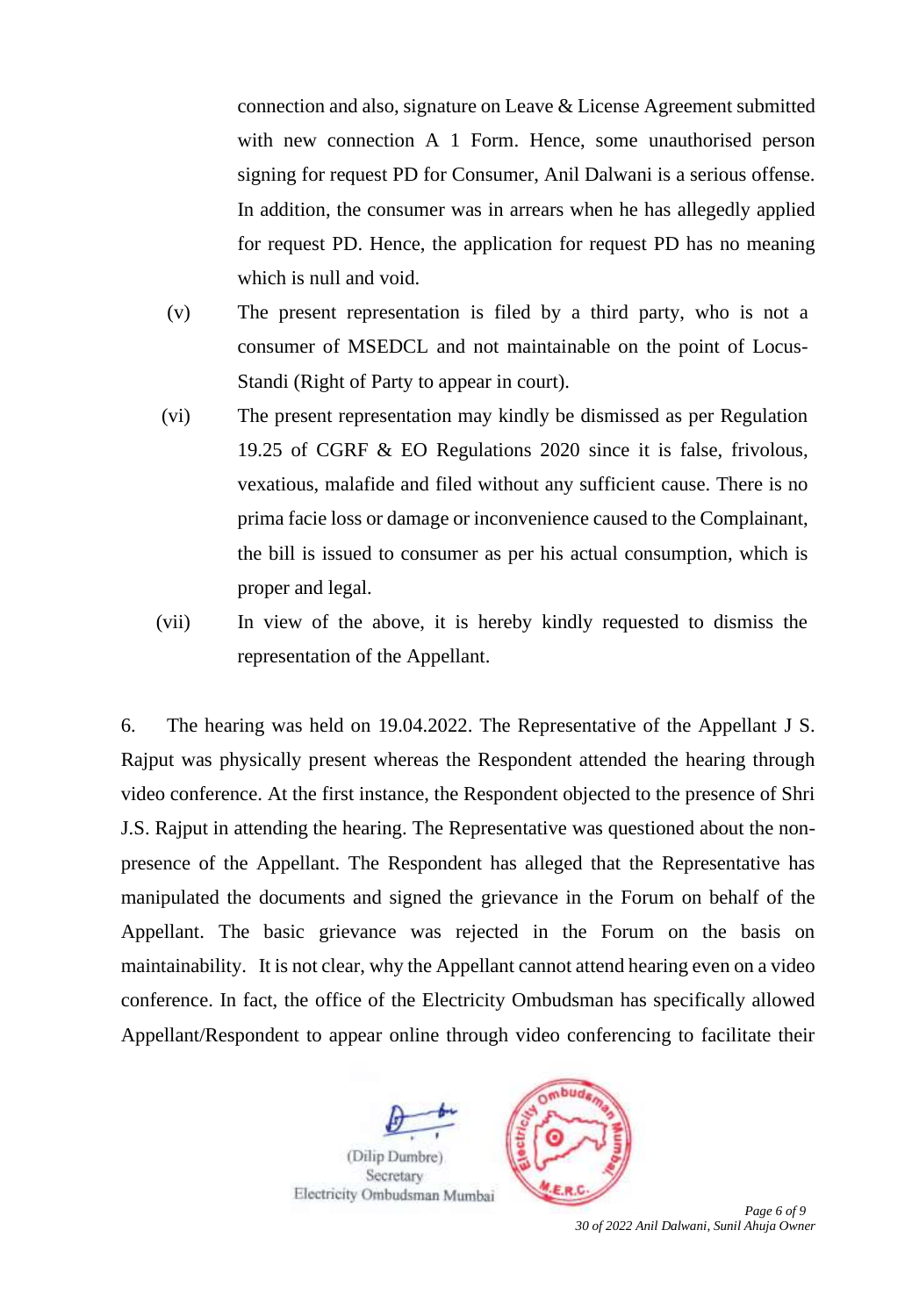personal appearance in the face of difficulties in travelling and also time consuming. The Respondent further alleged that he has come with malafide intention which is not allowed as per Regulation 8.10 of the CGRF & EO Regulations 2020.

7. The above allegations are noted; however, the Representative is allowed to represent this present Representation as a special case. The Appellant and the Respondent argued in line with their written submissions.

8. The Representative of the Appellant argued that the 'Schedule A' was signed by the Appellant with short sign and not by the Representative. The Appellant further argued that the Appellant is owner who is paying fictitious arrears without any reason. The Respondent released the connection in the name of Tenant which is objectionable. The Consumer has applied for request PD on 26.03.2019 and 23.09.2019, however, the Respondent did not disconnect the supply which has increased fictitious arrears though the supply of the Consumer was not in use. The Appellant being owner is affected party and hence he has the right to register grievance. The supply then was permanently disconnected on 11.10.2021. Hence, the Appellant prays that the Respondent be directed to refund the bill from the date of application of PD and to compensate as per SOP Regulations.

9. The Respondent argued that the alleged letters of disconnection dated 26.03.2019 and 23.09.2019 were not signed by the consumer but signed by J.S. Rajput. The application of request PD was incomplete in absence of Aadhaar Card, Pan Card and bank details. Hence it is not considered. The Consumer was billed as per actual reading. The power of supply of the consumer was made PD as Consumer was default in payment. The Respondent prays that the Representation of the Appellant be dismissed.



 *Page 7 of 9 30 of 2022 Anil Dalwani, Sunil Ahuja Owner*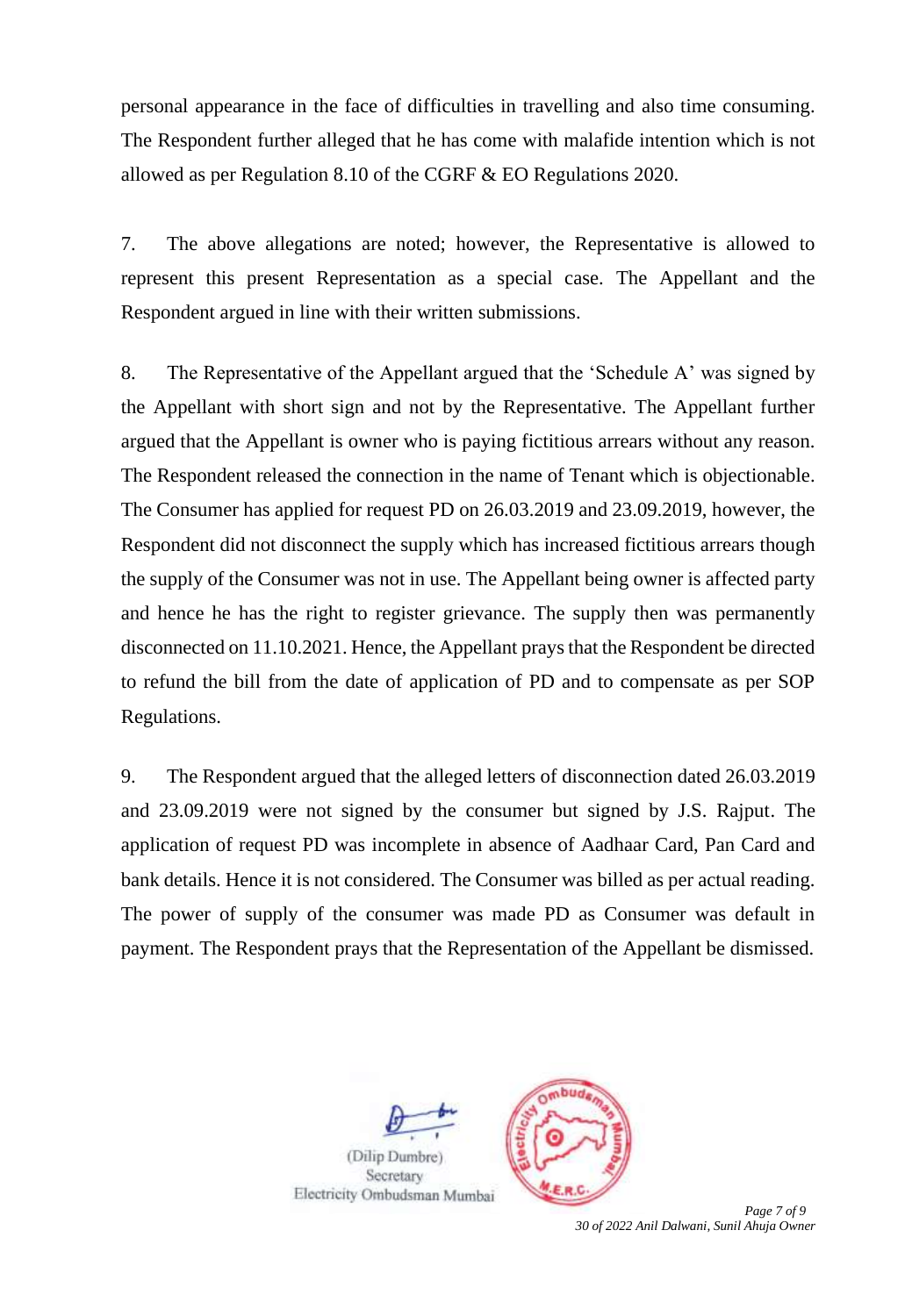## **Analysis and Ruling**

10. Heard the parties and perused the documents on record. The Appellant is owner of Shop No. 10, Sai Darshan, R.K.T. College Road, Ulhasnagar. Leave and License Agreement was made between Sunil Ahuja, Owner (Appellant) and Anil Dalwani on 21.05.2017 for the period from 01.06.2017 to 30.04.2018.The Respondent released the connection of 20 HP on 14.06.2017 in the name of Tenant after observing formalities of new connection.

11. The Consumer was Anil Dalwani and the Appellant is not consumer.

The definition of the consumer as per Act is as below:

*"Section 2. (Definitions):* 

--- ………………. ……………… ………….. ……

*(15) "consumer" means any person who is supplied with electricity for his own use by a licensee or the Government or by any other person engaged in the business of supplying electricity to the public under this Act or any other law for the time being in force and includes any person whose premises are for the time being connected*  for the purpose of receiving electricity with the works of a licensee, the Government *or such other person, as the case may be;"*

The Appellant is not the consumer, but his tenant Anil Dalwani is the actual consumer on record. If the Consumer has any grievance for disconnection of supply, the Consumer has to approach the grievance redressal mechanism, and not any third party, though he may be the owner. Hence, the representation of the Appellant is not maintainable.

12. It is seen that the signature of Appellant on 'Schedule A' filed in the Forum and 'Schedule B' filed in the office of the Electricity Ombudsman (Mumbai) does not tally.





 *Page 8 of 9 30 of 2022 Anil Dalwani, Sunil Ahuja Owner*